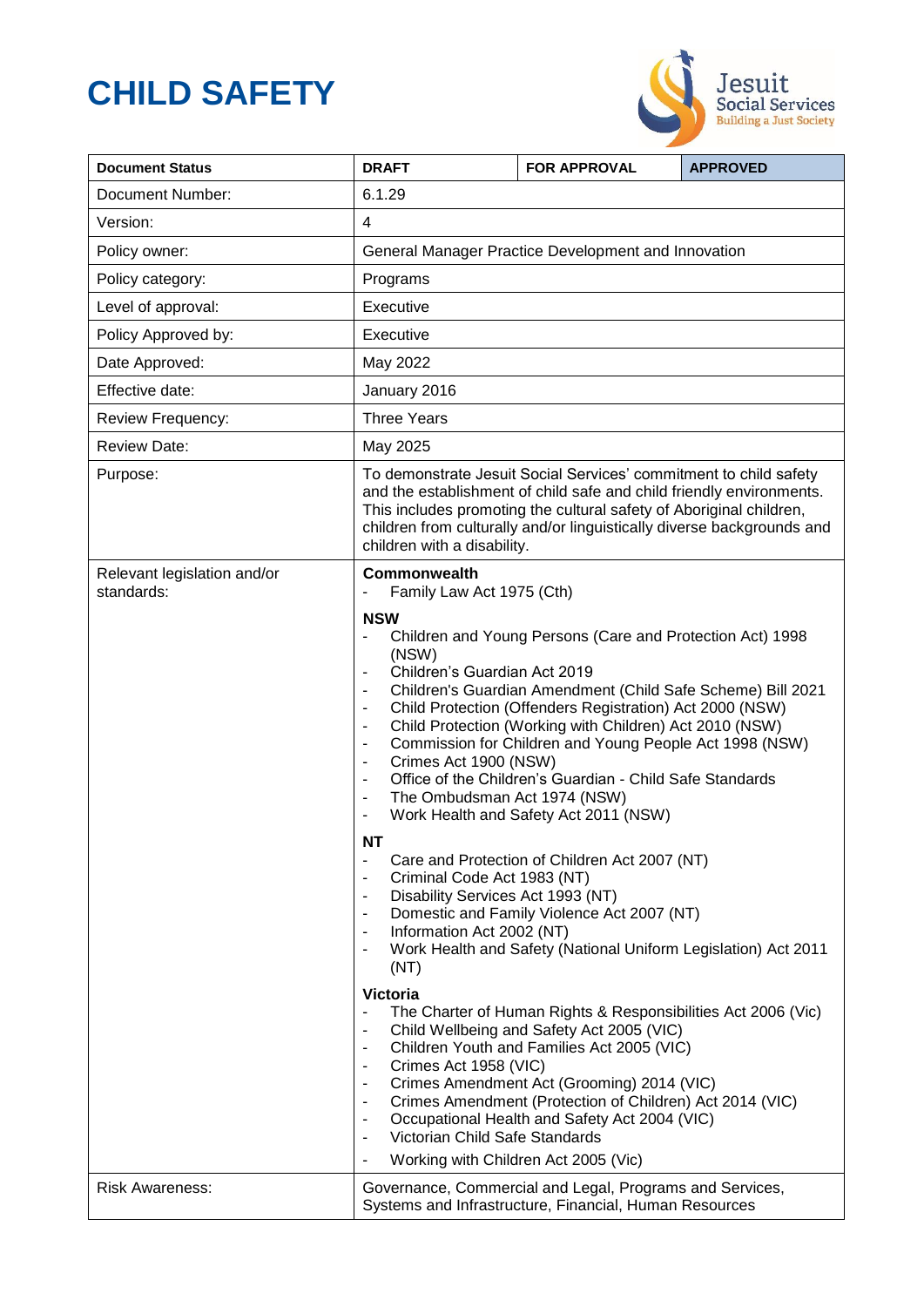| <b>Related Documents:</b> | Code of Conduct<br>$\bullet$<br><b>Corporate Governance Practices</b><br>Duty of Care<br>$\bullet$<br>Induction<br>Participant Consultation and Engagement, Feedback and<br>$\bullet$<br>Complaints<br>Participant Rights and Responsibilities poster<br>٠<br><b>Practice Orientation Manual</b><br><b>Quality and Safety Framework</b><br>$\bullet$<br>Recruitment<br>Responding to suspected and disclosed sexual and other<br>criminal abuse.<br>Staff Professional Development, Performance Reviews and<br>$\bullet$<br>Training<br><b>Staff Support and Supervision</b><br>Working with Children, Young People and Families<br><b>Workplace Behaviours Policy</b><br>$\bullet$<br>Child Wellbeing and Safety Training Plan<br>$\bullet$ |  |  |
|---------------------------|----------------------------------------------------------------------------------------------------------------------------------------------------------------------------------------------------------------------------------------------------------------------------------------------------------------------------------------------------------------------------------------------------------------------------------------------------------------------------------------------------------------------------------------------------------------------------------------------------------------------------------------------------------------------------------------------------------------------------------------------|--|--|
| Scope:                    | All staff, students on placement and volunteers.                                                                                                                                                                                                                                                                                                                                                                                                                                                                                                                                                                                                                                                                                             |  |  |
| Definitions:              | <b>NIL</b>                                                                                                                                                                                                                                                                                                                                                                                                                                                                                                                                                                                                                                                                                                                                   |  |  |
| Policy:                   | Jesuit Social Services is committed to the safety and wellbeing of<br>children and young people who access our services. We aim to<br>create a child safe, child friendly environment where all children are<br>valued, supported and empowered<br>All Australian States and Territories have laws that aim to protect<br>children and young people and Jesuit Social Services and staff are<br>required to comply with the relevant laws in their jurisdiction.                                                                                                                                                                                                                                                                             |  |  |
| Responsibilities:         | Child Safety and Professional Standards Officer                                                                                                                                                                                                                                                                                                                                                                                                                                                                                                                                                                                                                                                                                              |  |  |

# **1. PROCEDURE**

Each State and Territory in which we operate has responded to local and national enquiries into the care and protection of children including the Royal Commission into Institutional Responses to Child Sexual Abuse. All jurisdictions, through the Coucil of Australian Governments (COAG) have endorsed National Principles for Child Safe Organisations. The principles aim to provide a nationally consistent approach to creating organisational cultures that foster child safety and wellbeing. Jesuit Social Services is committed to embedding the National Principles and State/Territory standards into its procedures and ensuring this through accreditation under the Australian Childhood Foundation (ACF) processes.

In NSW, the Northern Territory and Victoria it is a criminal offence to fail to report harm or abuse of a child.

In NSW, all adults are required to report information to the police if they know, believe or reasonabley ought to know that a child has been abused or know, believe or reasonably ought to know that they have information that might materially assist in securing the apprehension, prosccution or conviction of the offender. This is a legal responsibility under the Crimes Act 1900 and is called failure to report. This offence covers sexual abuse, serious physical abuse and extreme neglect of a child (under 18 years). It has a maximum penalty of imprisonment for two years.

In the Northern Territory, you must make a report if you reasonably believe a child has been harmed or exploited, or that a child is likely to be harmed or exploited. This is a legal responsibility under the Care and Protection of Children Act 2007 and is called mandatory reporting. In the Northern Territory, failure to report suspected or disclosed child abuse is a criminal offence under the Care and Protection Act 2007, punishable by a fine of up to 200 penalty units.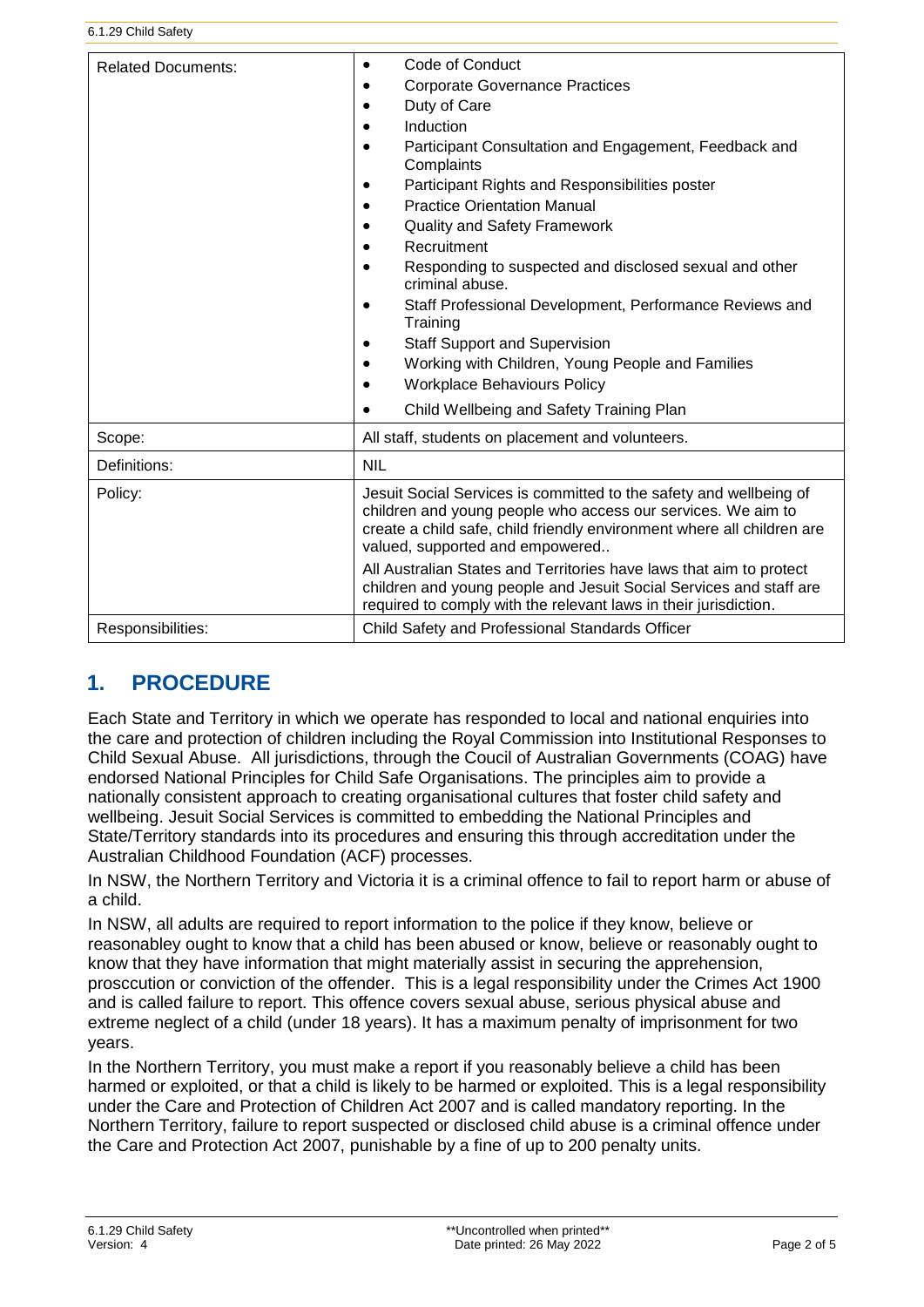In the Northern Territory, it is also mandatory to report Family Violence. This includes if someone has been hurt or is in danger of being hurt. Failure to report suspected or disclosed Family Violence is a criminal offence punishable by a fine of up to 200 penality units. Where a Family Violence risk concerns a child, reports must be made to both Territory Families (Child Protection) and the police.

In Victoria, failure to report suspected or disclosed child abuse is a criminal offence (Refer to Responding Appropriately to Disclosures or Allegations of Sexual or Other Criminal Abuse policy and attached fact sheets).

In Victoria, failure to protect children is also a criminal offence and people in a position of authority (including the Board, CEO, managers and social workers) can face a maximum penalty of 5 years imprisonment for failing to protect a child.

### **1.1 Strategies to identify and reduce or remove risks of child abuse**

Jesuit Social Services is committed to being a Child Safe Organisation and strives to identify, reduce or remove the risks of child abuse through a range of strategies including: effective leadership; rigorous staff recruitment and robust human resources practices; involving children in program review and development; strategies for cultural safety to meet the needs of Aboriginal and Torres Strait Islander children, children from Culturally and Linguistically Diverse communities, children with disabilities and other intersectionalities that are known to marginalise; practice strategies to minimise risk; safe physical and online environments, involving families and community; accessible and child-focused complaints processes; and the appointment of a Child Safety and Professional Standards Officer to resource and support programs in this area.

#### **1.2 Cultural safety**

Jesuit Social Services promotes the cultural safety of Aboriginal children and children from culturally and/or linguistically diverse backgrounds through employment practices and staff training. We recognise the ongoing overrepresentation of Aboriginal children in the Child Protection system; and acknowledge that Aboriginal children are more likely to have notifications made about their care and treatment to Child Protection than non-Aboriginal children. We recognise that connection to land, language and kin is central to the ongoing cultural safety of Aboriginal children involved in our programs.

Further, the diversity of families is taken into account to reduce barriers to inclusion they may experience.

#### **1.3 Effective leadership**

- Accountable governance *Refer to Governance Practices*
- Reporting processes *Refer to Quality & Safety framework*
- Supervision *Refer to Staff Support and Supervision policy*
- Training and Professional Development *Refer to Staff Professional Development, Annual Performance Review & Training policy.*

#### **1.4 Children's participation**

Jesuit Social Services provides opportunities for children to participate to their full potential by paying attention to equity by taking into account children's diverse circumstances including if children are living with a disability, have been exposed to trauma, feel vulnerable because of their gender identity or sexuality. We encourage and respect the views of children and young people who access our services through our practice framework and Participant Consultation & Engagement processes. Processes for complaints and concerns are child focused. *Refer to Participant Consultation and Engagement, Feedback and Complaints policy.* We listen to and act upon any complaints or concerns that children, young people or their families raise with us and we teach children what they can do if they feel unsafe.

We ensure that children, young people and their families know their rights and how to access the complaints procedures available to them. Where a child, young person or their family speaks a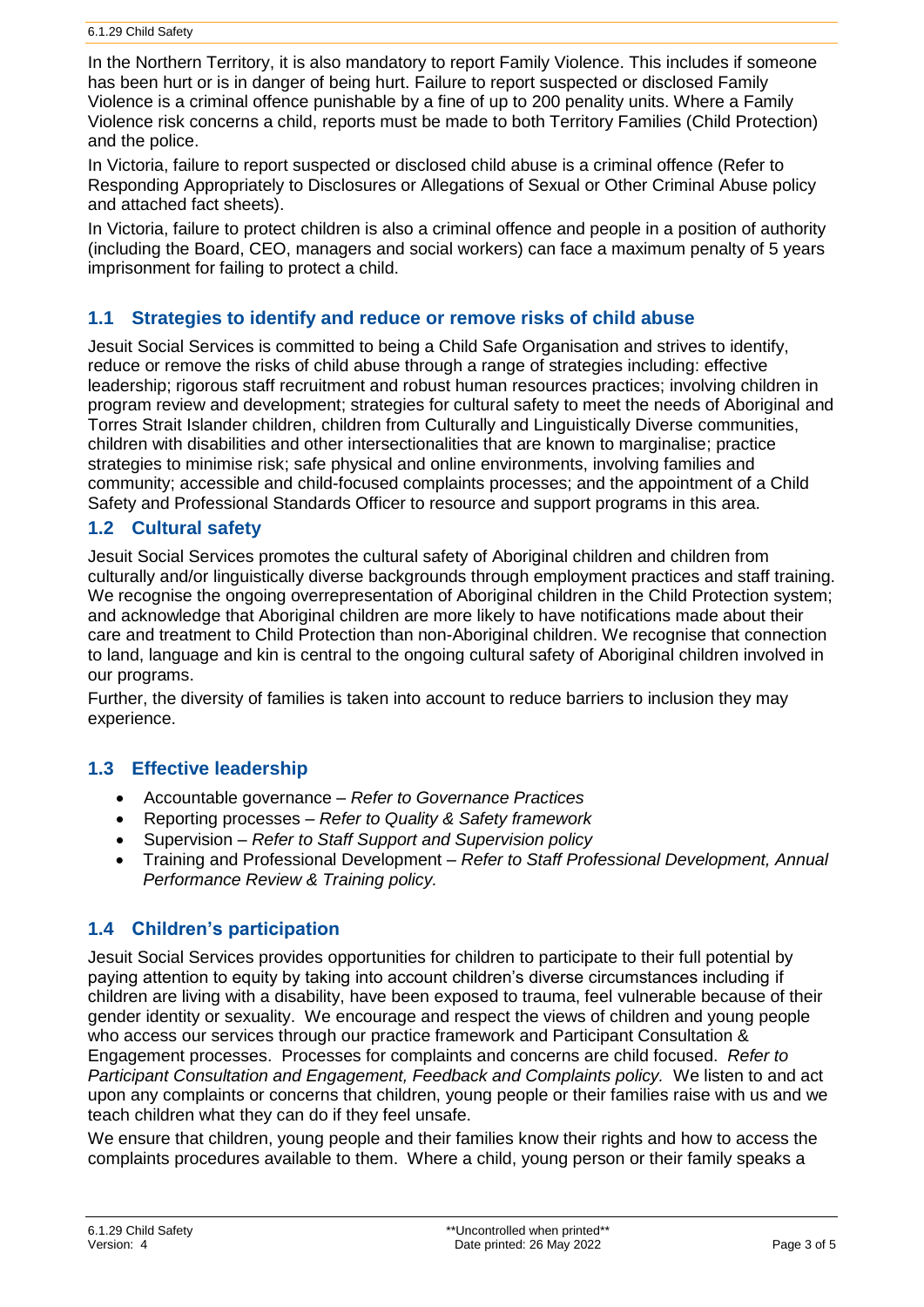language other than English or speaks English as a second language, we ensure interpreting services are available to ensure this process is communicated effectively.

We value diversity and do not tolerate any discriminatory practices. *Refer to Participant Rights and Responsibilities poster.*

Further to the participation of children, Jesuit Social Services seeks input from families and communities in the decisions that impact on children and young people. This includes involving families and communities in the development and review of child safe policies and practice.

### **1.5 Staff recruitment and staff management practices**

Jesuit Social Services seeks to attract and retain the best employees, volunteers and students on placement. We ensure that all staff, volunteers and students on placement have a current Police Check and Working with Children's Check or Ochre Card if employed in the Northern Territory and undergo appropriate screening, supervision and training to reduce the risk of child abuse by new and existing personnel.

Reference checks are a mandatory part of selection at Jesuit Social Services and staff must ensure that the applicant's previous and most recent direct line manager is contacted as one of the referees prior to a person's employment. *Refer also to Recruitment policy.*

Jesuit Social Services also has robust staff induction and orientation procedures to ensure staff are oriented to the organisation's policies, procedures and practice approach. *Refer to Induction policy.*

We provide support and supervision so people feel valued, respected and fairly treated. We ensure that employees/volunteers/students on placement who work with children have ongoing supervision, support and training so that their capacity is developed and enhanced to promote the establishment and maintenance of a child safe environment. Further, all staff participate in robust professional development processes. *Refer to Staff Professional Development, Annual Performance Review and Training policy.*

# **1.6 Strategies to minimise risk in physical and online evironments**

Jesuit Social Services maintains a safe environment for children by reviewing organisational risks regularly and implementing strategies to minimise and manage these risks.

Our policies and procedures address:

- Transportation
- Taking images of children
- Supervision of children
- Child Safety and Professional Standards Officer
- Feedback and Complaints procedures
- Physical contact
- Responsibilities
- Procedure for breaches of policy
- Training\cyber safe guidelines
- Protecting privacy and confidentiality
- Procedures for dealing with situations where a staff member is being investigated for, or is charged with, a serious criminal offence.
- Procedures to guide practice in working with children, young people and families.

Evaluation of these strategies and the development of additional strategies to minimise and control risks to children and young people occur as part of our ongoing quality improvement and risk management processes.

# **1.7 Child Safety and Professional Standards Officer**

Jesuit Social Services has an appointed Child Safety and Professional Standards Officer (General Manager, Practice Development & Innovation) whose role is to support the Board and Executive in their leadership of child welbbeing through overseeing the adherence to practice and policy standards and to act as a resource for staff, students on placement and volunteers regarding the